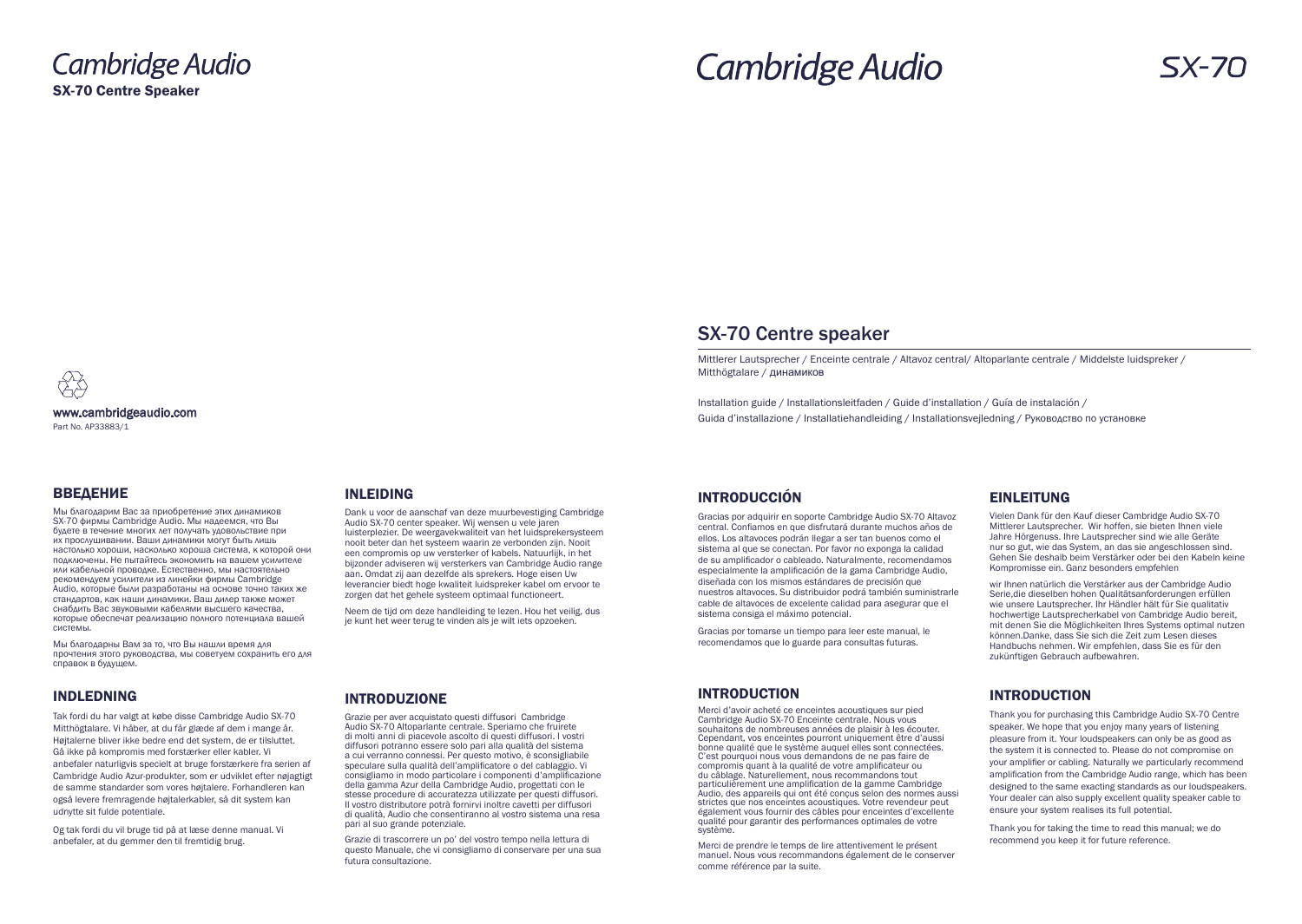Cambridge Audio warrants this product to be free from defects in materials and workmanship (subjection). to the terms set forth below). Cambridge Audio will repair or replace (at Cambridge Audio's option) this product or any defective parts in this product. Warranty periods may vary from country to country. If in doubt consult your dealer and ensure that you retain proof of purchase.

To obtain warranty service, please contact the Cambridge Audio authorised dealer from which you purchased this product. If your dealer is not equipped to perform the repair of your Cambridge Audio<br>product, it can be returned by your dealer to Cambridge Audio or an authorised Cambridge Audio service<br>agent. You will ne degree of protection.

Proof of purchase in the form of a bill of sale or receipted invoice, which is evidence that this product is within the warranty period, must be presented to obtain warranty service.

This Warranty is invalid if (a) the factory-applied serial number has been altered or removed from this product or (b) this product was not purchased from a Cambridge Audio authorised dealer. You may call Cambridge Audio or your local country Cambridge Audio distributor to confirm that you have an unaltered serial number and/or you purchased from a Cambridge Audio authorised dealer.

Some countries and US states do not allow the exclusion or limitation of incidental or conseque damages or implied warranties so the above exclusions may not apply to you. This Warranty gives you specific legal rights, and you may have other statutory rights, which vary from state to state or country to country.

This Warranty does not cover cosmetic damage or damage due to acts of God, accident, misuse, abuse, negligence, commercial use, or modification of, or to any part of, the product. This Warranty does not cover damage due to improper operation, maintenance or installation, or attempted repair by anyone<br>other than Cambridge Audio or a Cambridge Audio dealer, or authorised service agent which is authorised<br>to do Cambridge Aud does not cover products sold AS IS or WITH ALL FAULTS.

service après-vente Cambridge Audio agréé. Le cas échéant, vous devrez expédier ce produit dans son llage d'origine ou dans un emballage offrant un degré de protection

REPAIRS OR REPLACEMENTS AS PROVIDED UNDER THIS WARRANTY ARE THE EXCLUSIVE REMEDY OF THE CONSUMER. CAMBRIDGE AUDIO SHALL NOT BE LIABLE FOR ANY INCIDENTAL OR CONSEQUENTIAL DAMAGES FOR BREACH OF ANY EXPRESS OR IMPLIED WARRANTY IN THIS PRODUCT. EXCEPT TO THE EXTENT PROHIBITED BY LAW, THIS WARRANTY IS EXCLUSIVE AND IN LIEU OF ALL OTHER EXPRESS AND IMPLIED WARRANTIES WHATSOEVER INCLUDING, BUT NOT LIMITED TO, THE WARRANTY OF MERCHANTABILITY AND FITNESS FOR A PRACTICAL PURPOSE.

LES RÉPARATIONS OU REMPLACEMENTS EFFECTUÉS DANS LE CADRE DE CETTE GARANTIE CONSTITUEN LE RECOURS EXCLUSIF DU CONSOMMATEUR. CAMBRIDGE AUDIO DÉCLINE TOUTE RESPONSABILITÉ POUR TOUT DOMMAGE ACCESSOIRE OU INDIRECT DE LA RUPTURE DE TOUTE GARANTIE EXPRESSE OU<br>IMPLICITE CONCERNANT CE PRODUIT. SAUF DANS LA MESURE PRÉVUE PAR LA LOI, CETTE GARANTIE<br>EXCLUT TOUTE AUTRE GARANTIE EXPRESSE OU IMPLICITE SANS LIMITATION, LA GARANTIE RELATIVE À L'APTITUDE DU PRODUIT À ÊTRE COMMERCIALISÉ ET À ÊTRE UTILISÉ DANS UNE APPLICATION PARTICULIÈRE.

Cambridge Audio garantit ce produit contre tout défaut de matériau et de main-d'œuvre (dans les conditions stipulées ci-dessous). Cambridge Audio peut décider de réparer ou de remplacer (à sa propre discrétion) ce produit ou toute pièce défectueuse de ce produit. La période de garantie peut varier selon e pays. En cas de doute, adressez-vous à votre revendeur. Veillez à toujours conserver la preuve d'achat de cet appareil.

Pour une réparation sous garantie, veuillez contacter le revendeur Cambridge Audio agréé chez qui vous avez acheté ce produit. Si votre revendeur ne peut procéder lui-même à la réparation de votre produit Cambridge Audio, ce dernier pourra être envoyé par votre revendeur à Cambridge Audio ou à un

Une preuve d'achat telle qu'une facture attestant que le produit est couvert par une garantie valable doit être présentée pour tout recours à la garantie.

Cette garantie est annulée si (a) le numéro de série d'usine a été modifié ou supprimé de ce produit ou (b) ce produit n'a pas été acheté auprès d'un revendeur Cambridge Audio agréé. Pour confirmer que le numéro de série n'a pas été modifié ou que ce produit a été acheté auprès d'un revendeur Cambridge Audio agréé, vous pouvez appeler Cambridge Audio ou le distributeur Cambridge Audio de votre pays.

REPARATIONER ELLER UDSKIFTNING I MEDFØR AF DENNE GARANTI ER FORBRUGERENS ENESTE<br>RETSMIDDEL CAMBRIDGE AUDIO ER IKKE ERSTATNINGSPLIGTIG I FORBINDELSE MED HÆNDELIGE SKADER ELLER FØLGESKADER ELLER BRUD PÅ UDTRYKKELIGE ELLER UNDERFORSTÅEDE GARANTIER FOR DETTE PRODUKT. BORTSET FRA DET OMFANG, DET FORBYDES VED LOV, ER DENNE GARANTI EKSKLUSIV OG TRÆDER I STEDET FOR ALLE ANDRE UDTRYKKELIGE OG UNDERFORSTÅEDE GARANTIER AF ENHVER ART, HERUNDER - MEN IKKE BEGRÆNSET TIL - GARANTIER FOR SALGBARHED OG EGNETHED TIL ET SÆRLIGT FORMÅL.

Cette garantie ne couvre pas les dommages esthétiques ou les dommages dus ou faisant suite à des cas de force majeure, à un accident, à un usage impropre ou abusif, à la négligence, à un usage commercial ou à une modification d'une partie quelconque du produit. Cette garantie ne couvre pas les dommages dus ou faisant suite à une utilisation, à un entretien ou à une installation inappropriés ou à une réparation opérée ou tentée par une personne quelconque étrangère à Cambridge Audio ou qui n'est pas revendeur<br>Cambridge Audio ou technicien agréé, autorisé à effectuer des travaux d'entretien et de réparation sous<br>garantie pour Camb couvre pas les produits vendus " EN L'ÉTAT " ou " WITH ALL FAULTS ".

> ния Cambridge Audio гарантирует, что это изделие не имеет матер дефектов (при условии соблюдения условий, сформулированных ниже). Компания Cambridge Audio будет производить ремонт или замену (по выбору компании Cambridge Audio) этого изделия или любых дефектных деталей в этом изделии. Гарантийные сроки могут быть различными в разных странах. В случае сомнения, проконсультируйтесь у дилера и сохраняйте документы, подтверждающие покупку.

> Для получения гарантийного обслуживания, пожалуйста, обращайтесь к авторизованному дилеру компании Cambridge Audio, у которого Вы купили это изделие. Если ваш дилер не имеет нужного<br>оборудования,для ремонта вашего изделия компании Cambridge Audio, то оно может быть возвращено<br>через вашего дилера в компанию Cam компании Cambridge Audio. Вам следует отправить это изделие либо в его оригинальной упаковке, либо в такой упаковке, которая обеспечивает аналогичный уровень защиты.

> Для получения гарантийного обслуживания следует представить документ, подтверждающий покупку в форме счета или принятого инвойса, служащими доказательством того, что данное изделие .<br>» ится в пределах гарантийного срока.

Certains pays et États des États-Unis n'autorisent pas l'exclusion ou la limitation des dommages accessoires ou indirects ou les exclusions de garanties implicites. Par conséquent, les limitations ou exclusions ci-dessus peuvent ne pas s'appliquer. Cette garantie vous accorde des droits légaux spécifiques, outre d'autres droits qui varient d'État à État ou de pays à pays.

Cambridge Audio garanterer, at dette produkt er fri for defekter i materialer og udførelse (med forbehold af nedenstående betingelser). Cambridge Audio vil reparere eller udskifte dette produkt eller eventuelle defekte dele i produktet (efter Cambridge Audios valg). Garantiperioden kan variere fra land til land. Kontakt din forhandler, hvis du er i tvivl, og sørg for at gemme købskvitteringen.

> Некоторые страны и штаты США не допускают исключения или ограничения непредвиденных или<br>последующих убытков или подразумеваемых гарантий, так что вышеупомянутые исключения могут<br>не распространяться на Вас. Эта Гарантия да конкретного штата или данной страны.



Kontakt venligst den autoriserede forhandler af Cambridge Audio-produkter, som dette produkt er købt hos, hvis der er behov for service under garantien. Hvis din forhandler ikke er i stand til at reparere dit<br>Cambridge Audio-produkt, kan det indsendes af din forhandler til Cambridge Audio eller en autoriseret<br>servicerepræ eller en indpakning, der giver en tilsvarende beskyttelse.

Købskvittering i form af en salgsaftale eller kvitteret faktura, som viser, at garantiperioden endnu er gældende, skal fremvises for at opnå service inden for garantien.

Esta garantía no es válida si (a) se ha alterado el número de serie asignado en fábrica o se ha eliminado<br>del producto o (b) no se compró este producto en un concesionario autorizado de Cambridge Audio.<br>Puede llamar a Camb que dispone de un número de serie no alterado y/o que el producto se ha adquirido en un concesionario autorizado de Cambridge Audio.

Denne garanti er ugyldig, hvis (a) det fra fabrikkens side trykte serienummer er ændret eller fjernet fra dette produkt, eller hvis (b) dette produkt ikke er købt hos en autoriseret forhandler af Cambridge Audioprodukter. Du kan kontakte Cambridge Audio eller den lokale distributør af Cambridge Audio-produkter for at kontrollere, om serienummeret er uændret og/eller om produktet er købt hos en autoriseret forhandler af Cambridge Audio-produkter.

Denne garanti dækker ikke kosmetiske skader eller skader, som skyldes force majeure, uheld, fejlagtig anvendelse, misbrug, uagtsomhed, kommerciel anvendelse eller ændring af produktet eller dele af produktet. Denne garanti dækker ikke skader, der er en følge af forkert anvendelse, vedligeholdelse eller installation eller forsøg på reparation, som udføres af andre end Cambridge Audio, en forhandler af Cambridge Audio-produkter eller en autoriseret servicerepræsentant, som er autoriseret til at udføre<br>servicearbejde under Cambridge Audios garanti. Enhver reparation, der udføres af uautoriserede<br>personer, gør MED ALLE FEJL.

Cambridge Audio garantisce che questo prodotto sia privo di difetti relativamente al materiale e alla lavorazione (soggetti ai termini sotto indicati). Cambridge Audio riparerà o sostituirà (a discrezione di Cambridge Audio) questo prodotto o ogni parte difettosa presente in questo prodotto. I periodi di garanzia<br>variano da paese a paese. In caso di dubbi, contattare il rivenditore ed assicurarsi di conservare la prova<br>d'acqui

Per ottenere l'assistenza in garanzia, contattare il rivenditore autorizzato Cambridge Audio da cui è<br>stato acquistato questo prodotto. Se il rivenditore non è in grado di effettuare la riparazione del prodotto<br>Cambridge A centro autorizzato all'assistenza tecnica Cambridge Audio. Sarà necessario spedire il prodotto nel suo imballaggio originale o in un imballaggio che consenta una protezione di pari grado.

> I nogle lande tillader retspraksis ikke udelukkelse eller begrænsning i forbindelse med hændelige skader og/eller følgeskader eller udelukkelse af underforståede garantier, hvorfor ovenstående udelukkelser muligvis ikke gælder i dit land. Denne garanti giver dig særlige juridiske rettigheder, og du kan desuden have andre lovmæssige rettigheder, som varierer fra land til land.

Questa garanzia non copre danni estetici o danni dovuti a casi di forza maggiore, incidenti, uso impropri uso eccessivo, omissione, uso commerciale o manomissione di qualsiasi parte del prodotto. Questa garanzia non copre danni dovuti a funzionamento, manutenzione o installazione inadeguati o a tentativi di riparazione da parte di personale che non sia Cambridge Audio o del rivenditore Cambridge Audio, o di un centro di assistenza autorizzato agli interventi in garanzia Cambridge Audio. Eventuali riparazioni non autorizzate annulleranno questa garanzia. La garanzia non copre i prodotti venduti "NELLE CONDIZIONI IN CUI SI TROVANO" o "CON OGNI DIFETTO".

Als u service wilt tijdens de garantieperiode, neem dan contact op met de geautoriseerde Cambridge<br>Audio-leverancier waar u dit product hebt aangeschaft. Als uw leverancier niet in staat is de reparatie<br>van uw Cambridge Au Cambridge Audio of naar een geautoriseerde servicevertegenwoordiger van Cambridge Audio. U dient dit product te verzenden in zijn oorspronkelijke verpakking of in een verpakking die een gelijke mate van bescherming biedt.

Deze Garantie dekt geen cosmetische schade of schade ontstaan door overmacht, ongelukken, verkeerd gebruik, misbruik, nalatigheid, commercieel gebruik of modificatie van het product of enig onderdeel<br>ervan. Deze Garantie dekt geen schade ontstaan door onjuiste bediening, onderhoud of installatie, of<br>pogingen tot reparat een geautoriseerde servicevertegenwoordiger die toestemming heeft om garantiewerkzaamheden te<br>verrichten voor Cambridge Audio. Elke reparatie waarvoor geen toestemming is gegeven, maakt deze<br>Garantie ongeldig. Deze Garanti **GEBREKEN** 

Эта гарантия недействительна, если (a) на этом изделии изменен или удален фабричный серийный номер или (b) это изделие не было куплено у авторизованного дилера компании Cambridge Audio. Вы можете позвонить в компанию Cambridge Audio или к вашему местному агенту по продаже компании<br>Cambridge Audio для подтверждения того, что у Вас имеется неизмененный серийный номер и/или Cambridge Audio для подтверждения того, что у Вас имеется неизмененный серийный номер и/или что Вы сделали покупку у авторизованного дилера компании Cambridge Audio.

REPARATIES OF VERVANGINGEN ZOALS UITGEVOERD OP GROND VAN DEZE GARANTIE, VORMEN HET EXCLUSIEVE RECHTSMIDDEL VAN DE CONSUMENT. CAMBRIDGE AUDIO IS NIET AANSPRAKELIJK VOOR ENIGE INCIDENTELE SCHADE OF GEVOLGSCHADE BIJ SCHENDING VAN ENIGE EXPLICIETE OF IMPLICIETE GARANTIE IN DIT PRODUCT. UITGEZONDERD VOOR ZOVER DIT BIJ WET VERBODEN IS, IS DEZE GARANTIE EXCLUSIEF EN VERVANGT DEZE ALLE ANDERE GARANTIES, UITDRUKKELIJK OF IMPLICIET, WAARONDER MAAR NIET UITSLUITEND DE GARANTIE VAN VERKOOPBAARHEID EN GESCHIKTHEID VOOR EEN BEPAALD DOEL.

Эта гарантия не распространяется на косметическое повреждение или на поломку, вызванную непредвиденными обстоятельствами, несчастным случаем, неправильным употреблением, злоупотреблением, небрежностью, коммерческим использованием или модификацией изделия или любой его части. Эта гарантия не распространяется на повреждение, вызванное неподходящим действием, обслуживанием или установкой, или ремонтом, предпринятым кем-то другим, кроме компании Cambridge Audio или дилера компании Cambridge Audio, или авторизованного агента по обслуживанию, имеющего разрешение от компании Cambridge Audio на проведение гарантийных работ. Любые недозволенные ремонты будут приводить к лишению пользования этой гарантией. Эта гарантия не распространяется на изделия, проданные "КАК ОНИ ЕСТЬ" или "БЕЗ ОТВЕТСТВЕННОСТИ ПРОДАВЦА ЗА ДЕФЕКТЫ".

Diese Garantie wird ungültig, wenn (a) die bei der Herstellung angebrachte Seriennummer bei diesem Produkt geändert oder entfernt wurde oder (b) dieses Produkt nicht bei einem von Cambridge Audio autorisierten Händler gekauft wurde. Wenden Sie sich an Cambridge Audio oder den lokalen Cambridge Audio-Vertrieb in Ihrem eigenen Land, um sicher zu stellen, dass Ihre Seriennummer nicht geändert wurde und/oder dass Sie bei einem von Cambridge Audio autorisierten Händler gekauft haben.

> В СООТВЕТСТВИИ С ЭТОЙ ГАРАНТИЕЙ, РЕМОНТЫ ИЛИ ЗАМЕНЫ - ЭТО ИСКЛЮЧИТЕЛЬНОЕ СРЕДСТВО ЗАЩИТЫ ПОТРЕБИТЕЛЯ. КОМПАНИЯ CAMBRIDGE AUDIO НЕ ДОЛЖНА БЫТЬ ОТВЕТСТВЕННОЙ ЗА ЛЮБЫЕ НЕПРЕДВИДЕННЫЕ ИЛИ ПОСЛЕДУЮЩИЕ УБЫТКИ В СВЯЗИ С НАРУШЕНИЕМ ЛЮБОЙ ЯВНОЙ ИЛИ ПРЕДПОЛАГАЕМОЙ ГАРАНТИИ НА ЭТО ИЗДЕЛИЕ. КРОМЕ СЛУЧАЕВ, ЗАПРЕЩЕННЫХ СОГЛАСНО ЗАКОНУ, ЭТА ГАРАНТИЯ ЯВЛЯЕТСЯ ИСКЛЮЧИТЕЛЬНОЙ И ЗАМЕНЯЕТ ВСЕ ДРУГИЕ ЯВНЫЕ И ПОДРАЗУМЕВАЕМЫЕ ЛЮБЫЕ ГАРАНТИИ, ВКЛЮЧАЯ, НО НЕ ОГРАНИЧИВАЯСЬ ЭТИМ, ПРИГОДНОСТЬ ДЛЯ ПРОДАЖИ И СООТВЕТСТВИЕ ДЛЯ ПРАКТИЧЕСКОЙ ЦЕЛИ.

Die Garantie gilt nicht für kosmetische Schäden oder Schäden durch höhere Gewalt, Unfälle, unsachgemäße Behandlung, Unachtsamkeit, kommerziellen Einsatz oder durch Änderungen des Produkts bzw. von Teilen des Produkts. Diese Garantie umfasst keine Schäden durch unsachgemäßen Betrieb, unsachgemäße Wartung oder Installation oder durch Reparaturen, die von anderen<br>Personen als von Cambridge Audio oder einem Cambridge Audio-Händler oder einem autorisierten Kundendienstmitarbeiter, der von Cambridge Audio für das Ausführen von Garantieleistungen befugt ist,<br>vorgenommen werden. Durch jede nicht autorisierte Reparatur wird diese Garantie unwirksam. Diese<br>Garantie gilt nicht für

Einige Länder und US-Staaten erlauben keinen Ausschluss oder keine Beschränkung von zufälligen oder Folgeschäden bzw. impliziten Garantien, so dass die oben genannten Ausschlüsse für Sie eventuell nicht<br>gelten. Diese Garantie erteilt Ihnen spezifische gesetzliche Rechte; es ist auch möglich, dass Sie andere<br>Rechtsansprüc

Die durchgestrichene Abfalltonne auf Rädern ist das Symbol der Europäischen Union, das<br>
Abfasse getrennte Sammeln von Elektro- und Elektronikgeräten anzeigt. Dieses Gerät enthält et<br>
Abfassche und elektronische Teile, die das getrennte Sammeln von Elektro- und Elektronikgeräten anzeigt. Dieses Gerät enthält ele-<br>ktrische und elektronische Teile, die wiederverwendet, recycelt oder wiederhergestellt werden<br>können und nicht mit unsortiertem no

Sie das Gerät zurück oder wenden Sie sich für weitere Informationen an Ihren Fachhändler,

Cambridge Audio garantiza que este producto está libre de defectos de material y de fabricación (garantía sujeta a las condiciones establecidas a continuación). Cambridge Audio reparará o sustituirá (a elección de Cambridge Audio) este producto o cualquier pieza defectuosa del mismo. Los periodos de garantía pueden ser distintos en cada país. En caso de dudas, póngase consulte a su concesionario y asegúrese de guardar el documento acreditativo de la compra.

Para obtener asistencia relacionada con esta garantía, le rogamos que se ponga en contacto con el concesionario autorizado de Cambridge Audio en el que adquirió este producto. Si su concesionario no está equipado para efectuar la reparación del producto de Cambridge Audio, este concesionario puede devolverlo a Cambridge Audio o a un centro de servicio autorizado de Cambridge Audio. Será necesario enviar este producto dentro de su embalaje original o en un embalaje que proporcione el mismo grado de protección.

Para recibir el servicio asociado a la garantía es necesario presentar el documento acreditativo de la compra, en la forma del documento de compraventa o la factura con el sello de pago, que demuestra que el producto se encuentra dentro del periodo de garantía.

Esta garantía no cubre los daños superficiales, los daños causados por fuerza mayor, accidente, uso indebido, abuso, negligencia, uso comercial o modificación del producto o de cualquiera de sus piezas.<br>Esta garantía no cubre los daños debidos a la utilización, mantenimiento o instalación indebidos, al<br>intento de reparac concesionario suyo, o de un centro de servicio autorizado para llevar a cabo trabajos asociados a la garantía de Cambridge Audio. Cualquier reparación no autorizada anulará esta garantía. Esta garantía no cubre los productos vendidos "TAL CUAL" o "CON TODOS LOS DEFECTOS".

LAS REPARACIONES O LAS SUSTITUCIONES TAL COMO SE ESTABLECEN EN ESTA GARANTÍA SON EL RECURSO ÚNICO Y EXCLUSIVO DEL CONSUMIDOR. CAMBRIDGE AUDIO NO SE HACE RESPONSABLE<br>DE NINGÚN DAÑO INCIDENTAL O EMERGENTE POR EL INCUMPLIMIENTO DE CUALQUIER GARANTÍA EXPRESA O IMPLÍCITA SOBRE ESTE PRODUCTO. EXCEPTO HASTA EL GRADO PROHIBIDO POR LA LEY, ESTA GARANTÍA ES EXCLUSIVA Y SUSTITUYE A CUALQUIER OTRA GARANTÍA EXPRESA O IMPLÍCITA DE CUALQUIER TIPO, INCLUSIVE, PERO NO LIMITADA A, LA GARANTÍA DE COMERCIALIZACIÓN O ADECUACIÓN A UN PROPÓSITO PRÁCTICO DETERMINADO.

Algunos países y estados de los Estados Unidos no permiten la exclusión o limitación de los daños incidentales o emergentes o de las garantías implícitas, por lo que es posible que las exclusiones citadas más arriba no sean aplicables para Usted. Esta garantía le otorga derechos legales específicos y es posible que tenga otros derechos legales que pueden ser distintos en función del estado o país.



Per ottenere l'assistenza in garanzia, è necessario conservare la prova d'acquisto sotto forma di scontrino di vendita o di fattura, a dimostrazione che questo prodotto è nel periodo di garanzia.

Tale garanzia non è valida se (a) il numero di serie applicato in fabbrica è stato rimosso dal prodotto o se (b) questo prodotto non è stato acquistato presso un rivenditore autorizzato Cambridge Audio. È possibile contattare Cambridge Audio o il distributore Cambridge Audio locale per confermare che il numero di serie non è stato manomesso e/o che si è acquistato il prodotto presso un rivenditore autorizzato Cambridge Audio.

LA RIPARAZIONE O LA SOSTITUZIONE FORNITI SECONDO QUANTO PREVISTO DA QUESTA GARANZIA LA RIPARAZIONE O LA SOSTITUZIONE FORNITI SECONDO QUANTO PREVISTO DA QUESTA GARANZIA<br>SONO DIRITTO ESCLUSIVO DELL'ACQUIRENTE. CAMBRIDGE AUDIO NON SARÀ RESPONSABILE DI ALCUN DANNO INCIDENTALE O CONSEGUENTE PER VIOLAZIONE DI QUALSIASI GARANZIA ESPRESSA O IMPLICITA DI QUESTO PRODOTTO. SALVO NEI CASI DIVERSAMENTE PREVISTI DALLA LEGGE, QUESTA<br>GARANZIA È ESCLUSIVA ED IN VECE DI OGNI ALTRA GARANZIA ESPRESSA O IMPLICITA. INCLUSA. MA NON LIMITATAMENTE A, LA GARANZIA DI COMMERCIABILITÀ ED IDONEITÀ PER UN PARTICOLARE SCOPO.

Poiché alcuni paesi e Stati americani non consentono l'esclusione o la limitazione di danni diretti o indiretti o le garanzie implicite le suddette esclusioni non potrebbero applicarsi al caso specifico. Questa garanzia conferisce specifici diritti legali, ed è possibile godere di altri diritti, che variano da Stato a Stato o da paese a paese.

Cambridge Audio garandeert dat dit product vrij is van defecten in materialen en uitvoering (onderworpen aan de hieronder uiteengezette bepalingen). Cambridge Audio zal dit product of eventuele defecte onderdelen in dit product repareren of vervangen (naar keuze van Cambridge Audio). Garantieperiodes kunnen van land tot land verschillen. Raadpleeg bij twijfel uw leverancier en bewaar altijd uw aankoopbewijs.

Om in aanmerking te komen voor service tijdens de garantieperiode, dient u een aankoopbewijs te overleggen in de vorm van een verkoopnota of een ontvangen factuur, die het bewijs vormt dat dit product binnen de garantieperiode valt.

Deze Garantie is ongeldig indien (a) het in de fabriek aangebrachte serienummer is veranderd of is verwijderd van dit product of (b) dit product niet is aangeschaft bij een geautoriseerde Cambridge Audio-leverancier. U kunt Cambridge Audio of de distributeur van Cambridge Audio in uw land bellen om te controleren of u een ongewijzigd serienummer hebt en/of dit product is aangeschaft bij een geautoriseerde Cambridge Audio-leverancier.

In sommige landen en in bepaalde staten van de V.S. is de uitsluiting of beperking van incidentele schade of gevolgschade of impliciete garanties, zodat de bovengenoemde uitsluitingen mogelijk niet voor u gelden. Deze Garantie geeft u specifieke wettelijke rechten en u hebt mogelijk nog andere wettelijke rechten die van staat tot staat of van land tot land kunnen verschillen.

Cambridge Audio garantiert Ihnen, dass dieses Produkt keine Material- und Herstellungsfehler (wie im Folgenden näher erläutert) aufweist. Cambridge Audio repariert oder ersetzt (nach der freien Entscheidung von Cambridge Audio) dieses Produkt oder ein eventuelles defektes Teil in diesem Produkt. Die Garantiedauer kann in den einzelnen Ländern unterschiedlich sein. Wenn Sie Fragen zu der Garantie haben, wenden Sie sich bitte an Ihren Händler. Bewahren Sie den Kaufnachweis immer auf.

Wenn Sie Garantieleistungen in Anspruch nehmen möchten, wenden Sie sich bitte an den von Cambridge isierten Händler, bei dem Sie das Produkt gekauft haben. Sollte dieser Händler nicht in de Lage sein, Ihr Cambridge Audio-Produkt zu reparieren, kann dieser das Produkt an Cambridge Audio oder eine autorisierte Cambridge Audio-Kundendienststelle zurücksenden. Das Produkt muss entweder in der Originalverpackung oder einer Verpackung, die einen gleichwertigen Schutz bietet, versandt werden.

Sie müssen einen Kaufnachweis in Form einer Kaufurkunde oder einer quittierten Rechnung vorlegen, wenn Sie einen Anspruch auf Garantieleistungen geltend machen. Aus diesem Kaufnachweis muss abzulesen sein, dass sich das Produkt im Garantiezeitraum befindet.

DIE HAFTUNGSANSPRÜCHE DES BENUTZERS BESCHRÄNKEN SICH AUF DIE IN DIESER GARANTIE ENTHALTENEN REPARATUREN ODER ERSATZLEISTUNGEN. CAMBRIDGE AUDIO HAFTET NICHT FÜR ZUFÄLLIGE ODER FOLGESCHÄDEN DURCH DIE VERLETZUNG IRGENDEINER AUSDRÜCKLICHEN ODER IMPLIZITEN GARANTIE BEI DIESEM PRODUKT. AUßER DORT, WO DIES GESETZLICH UNTERSAGT IST, IST DIESE GARANTIE EXKLUSIV UND TRITT SIE AN DIE STELLE ALLER ANDEREN AUSDRÜCKLICHEN ODER<br>IMPLIZITEN GARANTIEN, WELCHER ART AUCH IMMER, EINSCHLIEßLICH, ABER NICHT BESCHRÄNKT AUF, VERKAUFSGARANTIE UND FUNKTIONSGARANTIE FÜR EINEN PRAKTISCHEN ZWECK.

# LIMITED WARRANTY GARANTIE LIMITÉE HAFTUNGSBESCHRÄNKUNG

# GARANTÍA LIMITADA

LIMITI DI GARANZIA GARANTIEBEPALINGEN

The crossed-out wheeled bin is the European Union symbol for indicating separate collection for electrical and electronic equipment. This product contains electrical and electronic equip-<br>ment which should be reused, recycled or recovered and should not be disposed of with un-<br>sorted regular waste. Please return purchased this product for more information.

La poubelle à roulettes barrée d'une croix est le symbole de l'Union européenne indiquant la collecte séparée des appareils et dispositifs électriques et électroniques. Ce produit contient<br>des dispositifs électriques et électroniques qui doivent être réutilisés, recyclés ou récupérés,<br>et qui ne doivent pas être je pareil au revendeur agréé chez qui vous avez acheté ce produit, ou le contacter pour plus

d'informations.

Den overstregede skraldebøtte er den Europæiske Unions symbol for separat indsamling af  $\boxtimes$ elektrisk og elektronisk affald. Dette produkt indeholder elektrisk og elektronisk udstyr, som<br>skal genbruges eller genindvindes og ikke må kasseres sammen med usorteret almindeligt affald. Indlever venligst enheden eller kontakt den autoriserede forhandler, som du har købt dette produkt af, hvis du ønsker mere information.

Ящик с колесами и с крестом – это символ Евросоюза для указания на отдельную коллекцию электрического и электронного оборудования. Это изделие содержит<br>электрические и электронные компоненты, которые должны быть повторно использованы,<br>переработаны или восстановлены и не должны утилизироваться совм дополнительной информации.

El cubo con ruedas tachado es el símbolo de la Unión Europea para indicar un conjunto separado de equipos eléctricos y electrónicos. Este producto contiene equipos eléctricos y elec-<br>trónicos que deben ser reutilizados, reciclados o recuperados y no deben desecharse con<br>los desperdicios habituales sin clasific con el distribuidor autorizado a quien compró este producto para obtener más información.

# BEGRÆNSET GARANTI ОГРАНИЧЕННАЯ ГАРАНТИЯ

Il contenitore a rotelle per rifiuti, sormontato da una croce, rappresenta il simbolo dell'Unione  $\boxtimes$ Europea per indicare una raccolta separata dei dispositivi e apparecchiature elettriche ed elettroniche. Questo prodotto contiene parti elettriche ed elettroniche che devono essere riutilizzate, riciclate o riceperate, e non deve pertanto essere gettato assieme ai normali rifiuti non riordinati. Potete restituire quest'apparecchio al negoziante, o mettervi in contatto con il distributore autorizzato presso il quale lo avevate acquistato per ulteriori informazioni. De doorgekruiste verrijdbare afvalbak is het symbool van de Europese Unie waarmee wordt aangegeven dat elektrische en elektronische apparatuur gescheiden dient te worden ingezam-eld. Dit product bevat elektrische en elektronische inrichtingen die opnieuw moeten worden gebruikt, gerecycled of hersteld en niet mogen worden weggegooid bij het ongesorteerde normale afval. Breng het apparaat terug of neem contact op met de bevoegde dealer waarbij u dit product hebt gekocht voor meer informatie.

von dem Sie dieses Gerät gekauft haben.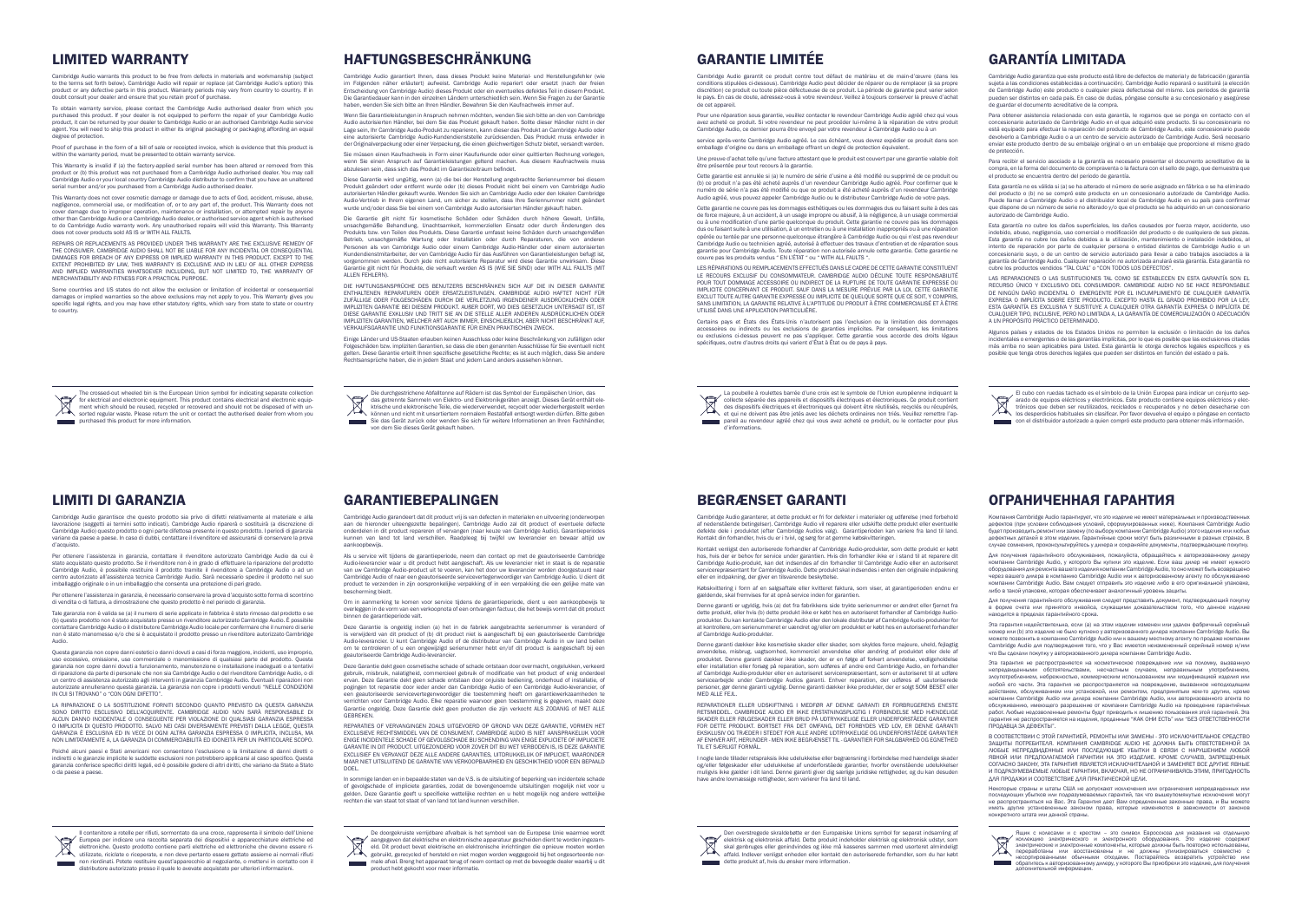SX-70 SINGLE-WIRING / SINGLE-WIRING / CABLAGE SIMPLE / CABLEADO SIMPLE / CABLAGGIO SINGOLO / ENKELVOUDIGE BEDRADING / ENKELTLEDNING / ОДНОПРОВОДНОЕ СОЕДИНЕНИЕ





# **Cambridge Audio**

# SX-70 Centre Speaker

| <b>Sensitivity</b>                                   | 85dB                                                 |          |
|------------------------------------------------------|------------------------------------------------------|----------|
| <b>Frequency response</b>                            | 65Hz-20kHz                                           |          |
| Impedance                                            | 8 Ohms                                               |          |
| <b>Drive units</b>                                   | 2 x 100mm (4") woofers<br>1 x 25mm silk dome tweeter |          |
| Recommended amplifier power                          | 10-100 Watts                                         | $\Omega$ |
| <b>Speaker dimensions</b><br>$(W \times H \times D)$ | 360 x 138 x 246mm<br>$(14.2 \times 5.4 \times 9.7)$  | $\circ$  |
| Weight                                               | 4.0kg (8.8lbs)                                       |          |



#### Read all instructions

Bitte lesen Sie die gesamte Anleitung Veuillez lire toutes les instructions Lea todas las instrucciones Leggere tutte le istruzioni Lees alle instructies Læs alle instruktioner Прочтите все инструкции



#### Vermeiden Sie Feuchtigkeit Éviter l'humidité Evite la humedad Evitare l'umidità ermijd vocht Undgå fugt Избегайте воздействия влаги

Vermeiden Sie Extremtemperaturen Éviter des températures extrêmes Evite temperaturas extremas Evitare temperature estreme Vermijd extreme temperaturen Undgå ekstreme temperaturer .<br>Избегайте предельных температур



# Avoid solvent-based cleaners Vermeiden Sie auf Lösungsmitteln basierende Reinigungsmittel Éviter les produits d'entretien à base de solvant

Evite utilizar limpiadores basados en disolventes Evitare detergenti basati su solventi Vermijd schoonmaakmiddelen met oplosmiddel Brug ikke rengøringsmidler med opløsningsmiddel Избегайте применения чистящих средств, содержащих растворители

#### Avoid direct sunlight

Vermeiden Sie direkte Sonneneinstrahlung Éviter les rayons directs du soleil Evite la luz directa del sol Evitare la luce solare diretta Vermijd rechtstreeks zonlicht Undgå direkte sollys Избегайте попадания прямых солнечных лучей



#### Secure all cables

Befestigen Sie alle Kabel gut Protéger tous les câbles Asegure todos los cables Fissare tutti i cavi Bevestig alle snoerer Sæt alle kabler godt fast Надежно закрепите все кабели

#### CABLING

Connect speakers to your amplifier/receiver with high quality speaker cable.

IMPORTANT! Ensure positive (+) and negative (-) connections are matched.

#### VERKABELUNG

Schließen Sie die Lautsprecher mit hochwertigen Lautsprecherkabeln an Ihren Verstärker/Receiver an.

WICHTIG! Achten Sie auf die richtigen Anschlüsse, also (+) an (+) und (-) an (-).

## CABLAGE

Connecter les enceintes à votre amplificateur/récepteur avec des câbles pour enceintes de haute qualité.

IMPORTANT ! Assurez-vous que les connexions positives (+) et négatives (-) correspondent.

#### CABLEADO

Conecte los altavoces a su amplificador/receptor con un cable de altavoces de alta calidad.

¡IMPORTANTE! Asegúrese de que las conexiones de los terminales positivo (+) y negativo (-) coincidan.



# CABLAGGIO

Collegare i diffusori all'amplificatore/sinto-amplificatore mediante cavi per diffusori di qualità elevata,

IMPORTANTE! Assicurarsi che i collegamenti positivo (+) e negativo (-) corrispondano.

#### KABELS

Gebruik hoogwaardige luidsprekerkabel om uw luidsprekers aan te sluiten op uw versterker/receiver.

BELANGRIJK! Zorg ervoor dat de positieve (+) en negatieve (-) verbindingen overeenstemmen.

## KABELFØRING

Forbind højtalerne til din forstærker/receiver med et højtalerkabel af høj kvalitet.

VIGTIGT! Sørg for, at de positive (+) og negative (-) forbindelser passer.

# КАБЕЛЬНЫЕ ПОДСОЕДИНЕНИЯ

Подсоединяйте динамики к вашему усилителю/ приемнику звуковыми кабелями высшего качества.

ВАЖНО! Соблюдайте правильность подключения положительных (+) и отрицательных (-) клемм.